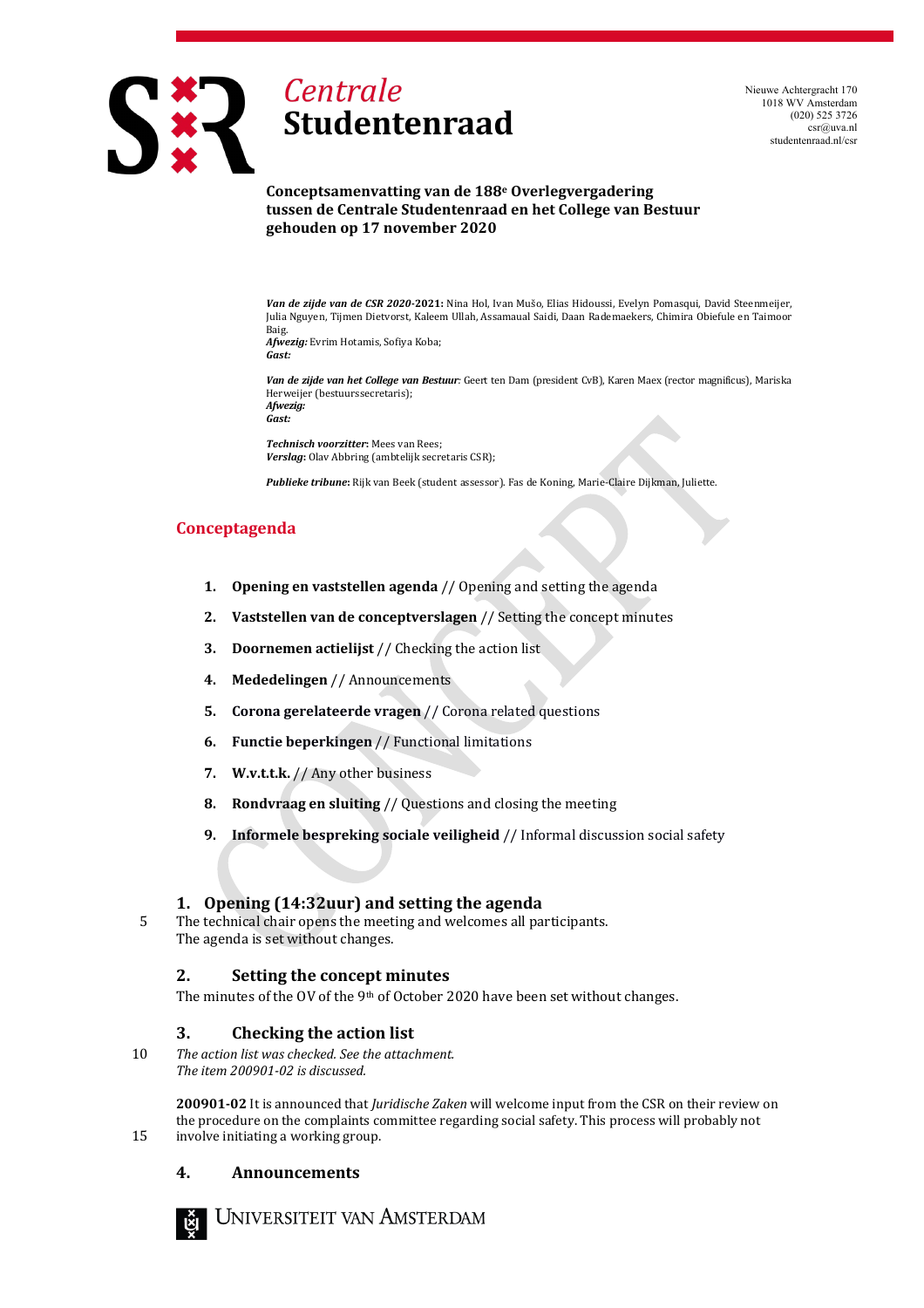

#### **Announcements from the CvB:**

- *No announcements.* **Announcements from the CSR:**
- 20 *No announcements.*

## **5. Corona related issues**

#### *BSA*

Dietvorst asks what the current projected plan is regarding the upholding the BSA. Maex states that the discussion about upholding the BSA was conducted on a national level with all

- 25 universities. The conclusion was that there is no pressing reason to abolish the BSA currently. The currently available data on study success do not indicate a big change due to corona. Moreover, the BSA can help preventing study delay which is in the interest of students. However, the amount of EC needed for a positive BSA can be altered if circumstances require it ; this is determined by the faculties. Also, on a faculty level there are still possibilities to bypass
- 30 the BSA for individuals in extraordinary circumstances. Maex states that the CvB will stay involved with the national conversation on the BSA. The CvB will inform the CSR, in the new year on the development of the national discussion regarding the BSA **[action]**.

#### *Zachte knip*

```
Dietvorst informs the CvB that the CSR received a message from a student asking if the UvA will
35 also apply the 'zachte knip' for next academic year. Maex states that the 'zachte knip' for this
       academic year has not been discussed yet. Dietvorst stresses the importance for students and
       asks if it can be discussed. Maex understands the wish for clarification from students, but
       explains that at this moment, based on the available data there was no reason to take a decision
       regarding the 'zachte knip'. However, Ten Dam states that the CvB can ask other universities if
40 the discussion on the 'zachte knip' also takes place at their universities.
```
Dietvorst asks if the CvB can inform the students on the discussion regarding the '*zachte knip*', even if it won't be applied. Dietvorst would also like to receive more information on why the '*zachte knip'* is a national affair. Maex explains that if a student wants to do a Master program at a different university it would create a complicated situation if the UvA allows a '*zachte knip'*,

45 while other universities do not.

Ten Dam notes that there are two members of the CSR in the institutional research working group. The data regarding study success can be discussed in that working group. The CvB will communicate to the students of the UvA in a timely fashion if the UvA will apply a '*zachte knip'* for the next academic year **[action].** The CvB will inform the CSR if other universities are

50 discussing implementing a '*zachte knip'* for the application procedure for the coming academic year **[action]**.

#### *Facilities*

Hol asks if progress has been made with the efficient use of UvA buildings. Maex states that 240 extra study spaces are made available for students. It has been communicated that during the

55 second semester the UvA will strive for at least 1 face to face contact hour a week for every student, provided the government regulations allow this. The implementation of this plan is currently being discussed with the deans. More hybrid forms of education are also being considered.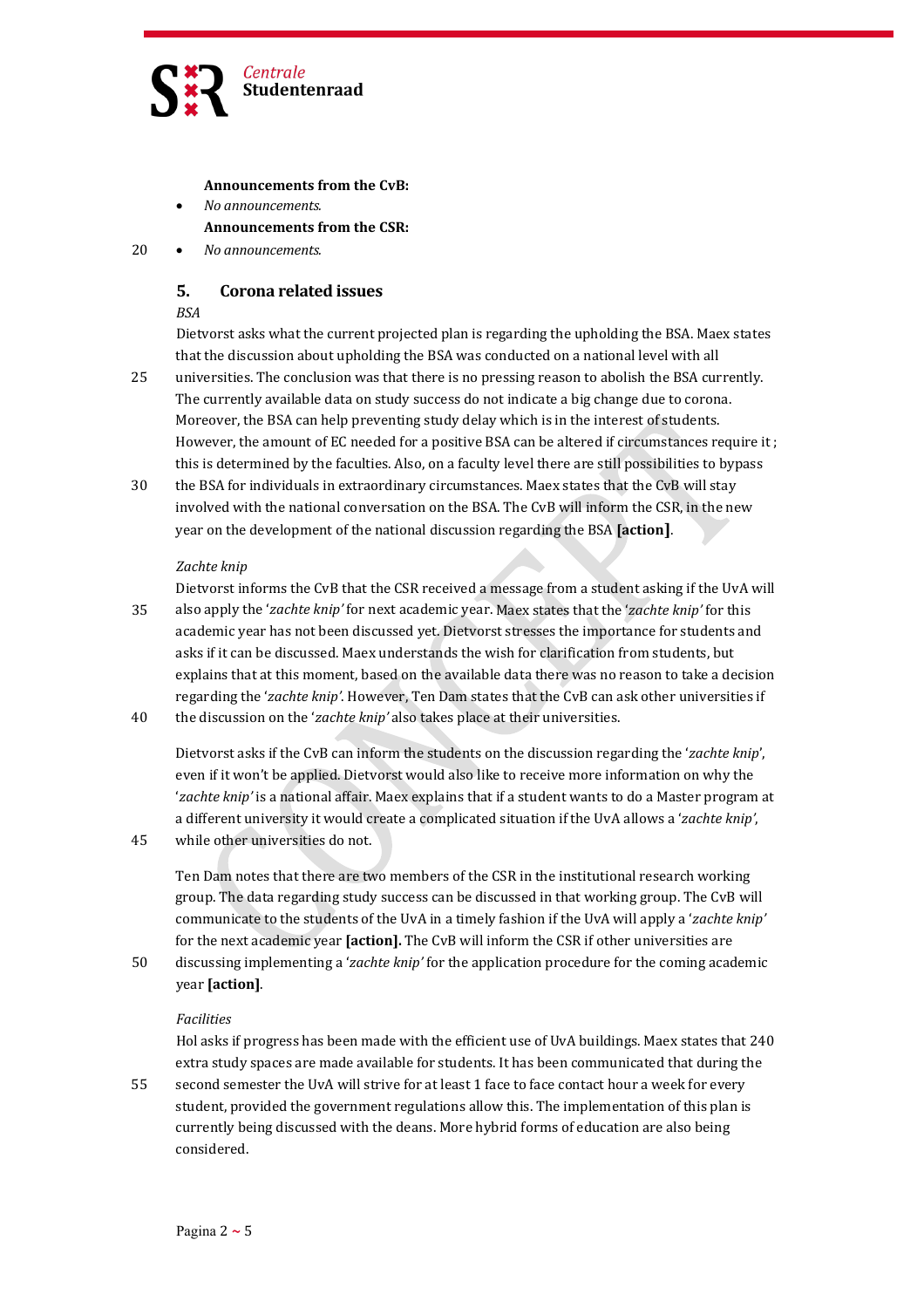

Employees of the Teaching & Learning Center would like to contact the CSR to discuss studying 60 during corona time. Herweijer will bring the CSR in contact with the Teaching & Learning Centre of the UvA **[action].** Ten Dam adds that the CvB is doing its best to make the UvA more accessible, but it should be kept in mind that the access of the UvA also depends on the possibilities and limitations of public transport. The CvB is in contact with these parties to represent the university's interest.

### 65 **6. Functional limitations**

Dietvorst asks if the CvB is aware to what extent COVID-19 affects students with functional limitations. Maex states that gathering information on this is difficult and asks if these students have reached out to the CSR. Saidi informs that the CSR has had contact with students and that they are indeed affected. Ten Dam explains that there is a policy document, 'Beleid voor

- 70 Personen met een functiebeperking, een chronische ziekte of een arbeidsbeperking, HvA en UvA' with the goal to create more accessibility. This document has recently been shared with the CSR. It is implemented currently both centrally and within faculties and departments. The board will ask faculties to look out especially for these students. The decentral crisis teams will communicate to students with functional limitations that they can reach out to the faculties if
- 75 they need added services to study during COVID-19.

Dietvorst asks if the quality of the support of studying with functional limitations is being evaluated in the absence of the 'Nationale Studenten Enquête'? Ten Dam states that the staff members who are involved with supporting studying with functional limitations are extra focused on the facilities that students need during COVID-19. But there is no clear overview on if

- 80 extra facilities are needed. Maex states that this topic can be discussed during the next meeting with the deans. It needs to be clarified what department can be contacted within the faculty if support is needed. Dietvorst is content with the CvB's approach to facilitate students with special educational needs. The CSR will look into how information can be gathered on studying with functional limitations, during and outside of COVID-19 [action].
- 85 Saidi asks what the university's policy is regarding accessibility for students with functional limitations concerning the digital learning environment and the website? Maex notes that there is a full program on this, 'Drempelvrije informatievoorziening voor studenten'.

Dietvorst states that the CSR is aware that the vacancy for the SIV ('Stafadviseur integrale veiligheid') has been published and asks when the CvB expects a new SIV to be appointed. Maex

- 90 replies that depending on the availability of the new SIV it might be early 2021. Once someone is appointed there will be an introductory meeting with the CSR. Dietvorst asks why the request from the CSR to have a seat in the application committee for the SIV was not answered. Maex explains that because the CSR has no formal rights regarding the hiring of staff members the CSR has not been actively involved in this process.
- 95 Saidi asks why the "functional limitations/accessibility" file is shared between the CDO and the SIV? Maex explains that the CDO has no executive responsibilities for this theme, but strives for inclusion and equal treatment in general. The SIV is responsible for the implementation of central policy for students with functional disabilities. Dietvorst asks why there is no disability adviser employed at the UvA. Ten Dam understands the councils request for more transparency
- 100 on this theme, but so far the existing governance has worked well. Dietvorst adds that the CSR understood from the Student Disability Platform that there is unclarity among students on

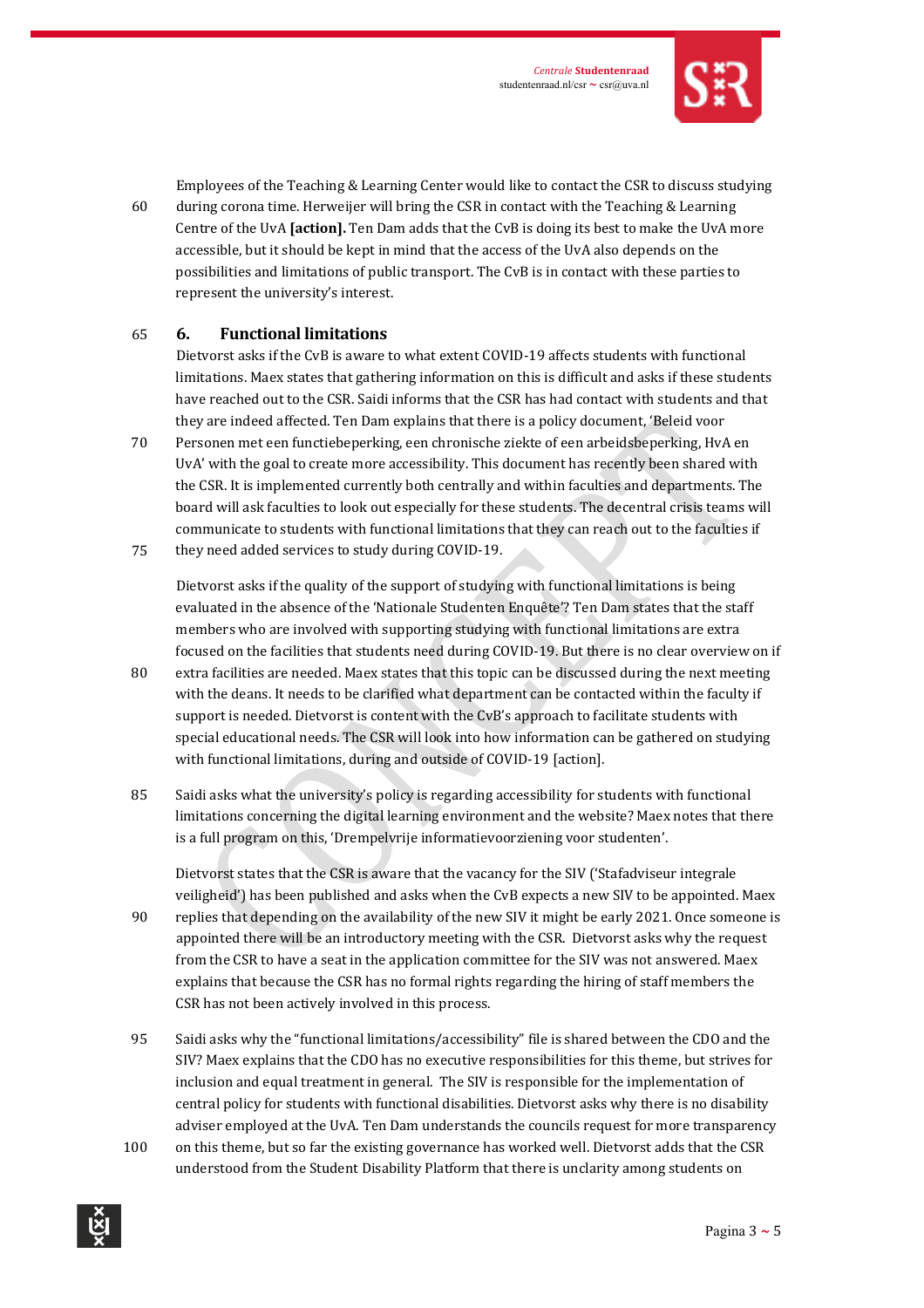

where, apart from the CDO they can get funds for events and would like to see a transparent elaboration of this process. The CvB will put the CSR in contact with the current ad interim SIV of the UvA **[action]**.

105 Hol asks if there is policy regarding toilet use during proctored exams for people with functional limitations. The CvB currently doesn't know the specifics of this situation. The CvB will inform the CSR on the current bathroom break regulations during proctored exams **[action]**.

*Saidi leaves the meeting*

110

# **7. Any other business**

*There is no other business to discuss.*

# **8. Questions**

Hol asks what the current situation is regarding the function profile for the ombudsperson. Ten 115 Dam states that the CvB waited for the report of the external investigation committee which included some recommendations for the ombudsperson. Also, the CvB waited for the national framework for ombudspersons at all universities. The CvB is currently in the process of refining the profile of the ombudsperson of the UvA. The plan is to send the profile to the CSR (and COR) before Christmas. The CSR has a right of consent on the profile. Ten Dam adds that the CvB is

- 120 considering involving the medezeggenschap in the application procedure. Hol concludes that if the new Ombudsperson is projected to start in January, but the profile is not definite yet, this deadline will not be reached. Ten Dam explains that the expected process is that the profile will be send before Christmas, the CSR will have 6 weeks to react. After that the appointment procedure will start. This will result in either the appointment of the ad-interim ombudsperson
- 125 being extended or there will be a period without an ombudsperson. The CvB would like to make the decision on the procedure in close contact with the CSR and the COR.

*Muso leaves the meeting*

Hol asks if there is any progress regarding the central ethical committee. The consensus during

- 130 last OV was to look into the central ethical committee, but there has not been any update. Maex explains that a discussion is taking place with all major discussion groups at the UvA about possible guidelines for research collaborations external parties. One of the ideas is to have the central ethical committee involved in defining some of these guidelines. This topic will also be discussed in the University Forum in December.
- 135 Pomasqui notes that not all students are aware of the available facilities that the UvA offers during the COVID-19. She asks if the CvB can provide an overview of what facilities the UvA can offer. The CSR would like to communicate this to the students. Pomasqui informs the CvB that the CSR's social media channel can also be used for communicating new information to students.

Herweijer informs the CSR that normally the student charter is reviewed yearly, but due to the 140 effects of COVID-19 this has not yet happened. Juridische Zaken plans to extend the current charter and start up a working group to review the document early next year. Herweijer asks if the CSR agrees with this course of action. Hol confirms that the CSR will consider this.